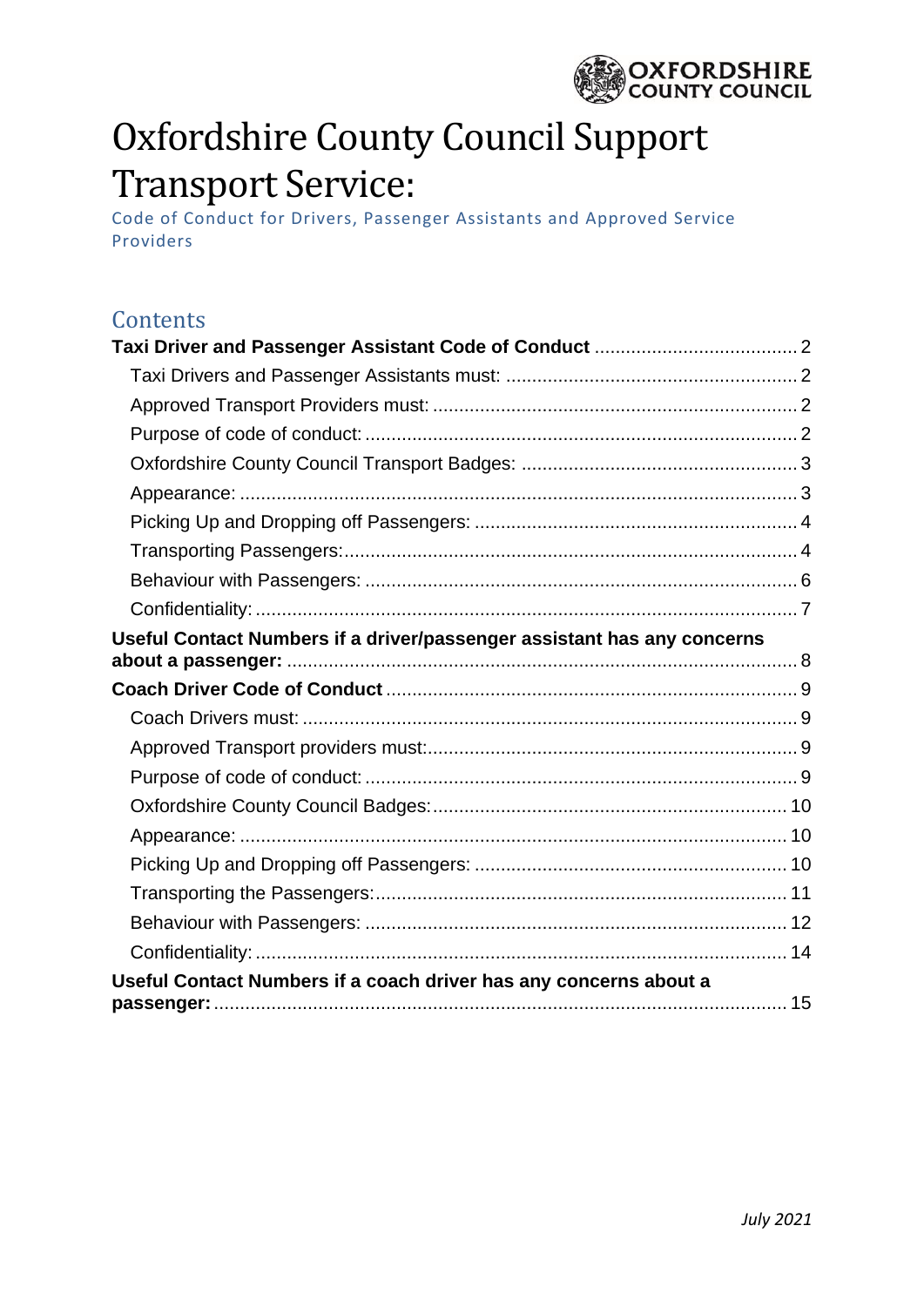

# <span id="page-1-0"></span>**Taxi Driver and Passenger Assistant Code of Conduct**

#### <span id="page-1-1"></span>Taxi Drivers and Passenger Assistants must:

- **Read the code of conduct; failure to abide by it will result in cancellation of the driver or passenger assistant's OCC Transport ID badge and authorisation to work on Oxfordshire County Council (OCC) Transport contracts and/or taxi license.**
- **Acknowledge that any information regarding an incident or specific driver and/or passenger assistant will be shared with other organisations where deemed appropriate.**

#### <span id="page-1-2"></span>Approved Transport Providers must:

- Read the code of conduct to ensure an understanding of what is expected of drivers and passenger assistants.
- Ensure that these guidelines are read and understood by all drivers and passenger assistants working on Oxfordshire County Council transport contracts.
- Contact Supported Transport if there are any new staff you have employed or any staff that have left and respond to any requests for this information from Supported Transport for information in a timely manner
- **Note that failure to abide by the Code of Conduct will result in removal of OCC transport contracts.**
- **Acknowledge that any information regarding an incident or specific driver and/or passenger assistant will be shared with other organisations where deemed appropriate.**

#### <span id="page-1-3"></span>Purpose of code of conduct:

- All adults who come into contact with children and vulnerable adults in their work have a duty of care to safeguard those children and vulnerable adults. As with other occupations, drivers and passenger assistants working with vulnerable people are expected to show high standards of behaviour.
- This code of conduct has been written to explain how drivers and passenger assistants are expected to behave in order to safeguard themselves and the passengers they are transporting on OCC transport contracts. The code of conduct is not a job description or a replacement of the job requirements which should be set out by a driver and/or passenger assistants' employer.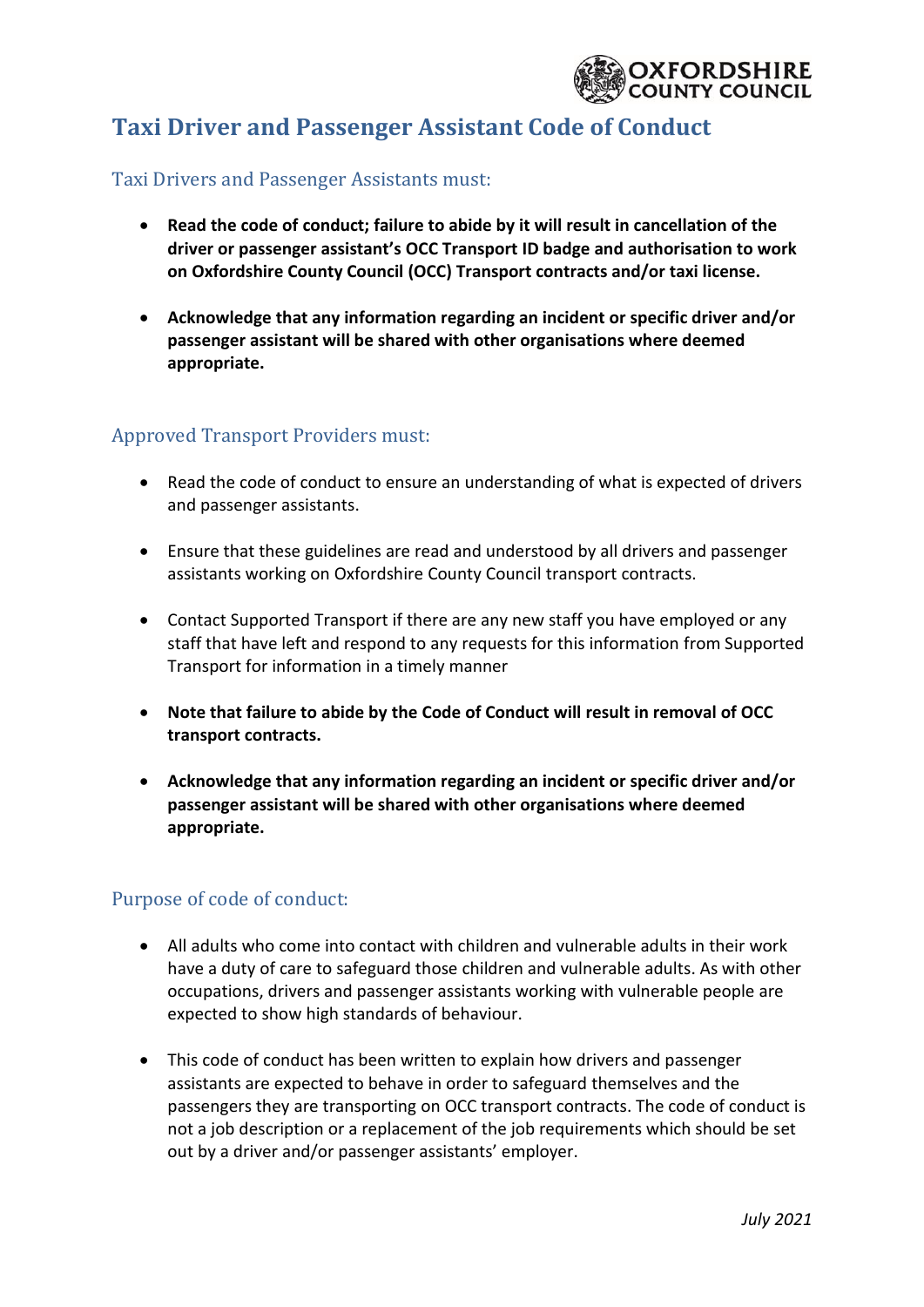

• Although this code of conduct aims to cover a wide range of areas, it is recognised that it isn't exhaustive and that professional judgements will need to be made in situations not covered by the code of conduct or that directly go against the guidance given by their employer. **It is expected that in these circumstances the driver or passenger assistant concerned will inform their manager who can then contact the Supported Transport Service and seek further advice.**

# <span id="page-2-0"></span>Oxfordshire County Council Transport Badges:

- In order to drive or assist on an Oxfordshire County Council (OCC) transport contract drivers and passenger assistants need to obtain an OCC Transport ID badge. They will also have to provide evidence that they have undertaken appropriate Safeguarding & Disability Awareness training within the past 3 years as well as any other training deemed necessary and requested by OCC.
- Drivers and passenger assistants must always wear their valid OCC Transport ID badges.
- Drivers and passenger assistants who work for more than one company will require an OCC Transport ID badge for each company. Drivers and passenger assistants should not work on any OCC contracts for a company unless they have an OCC Transport ID badge for that company in their possession.
- If an OCC Transport ID Badge is lost or stolen, the driver/passenger assistant must inform their manager who will contact the DBS & Vetting Team at [transport.safeguarding@oxfordshire.gov.uk](mailto:transport.safeguarding@oxfordshire.gov.uk) who will deactivate the old badge and issue a replacement.
- If a driver/passenger assistant is no longer employed by a company who carries out transport for OCC, they must notify the DBS & Vetting Team at [transport.safeguarding@oxfordshire.gov.uk](mailto:transport.safeguarding@oxfordshire.gov.uk) and return the badge to: **Supported Transport DBS & Vetting Team Samuelson House, Tramway Road, Banbury OX16 5AU**
- If the details are incorrect on your OCC Transport ID badge, drivers/passenger assistants must inform their manager who will arrange for the DBS & Vetting Team to reissue a new badge.

#### <span id="page-2-1"></span>Appearance:

• You should be clean with a professional presentable appearance.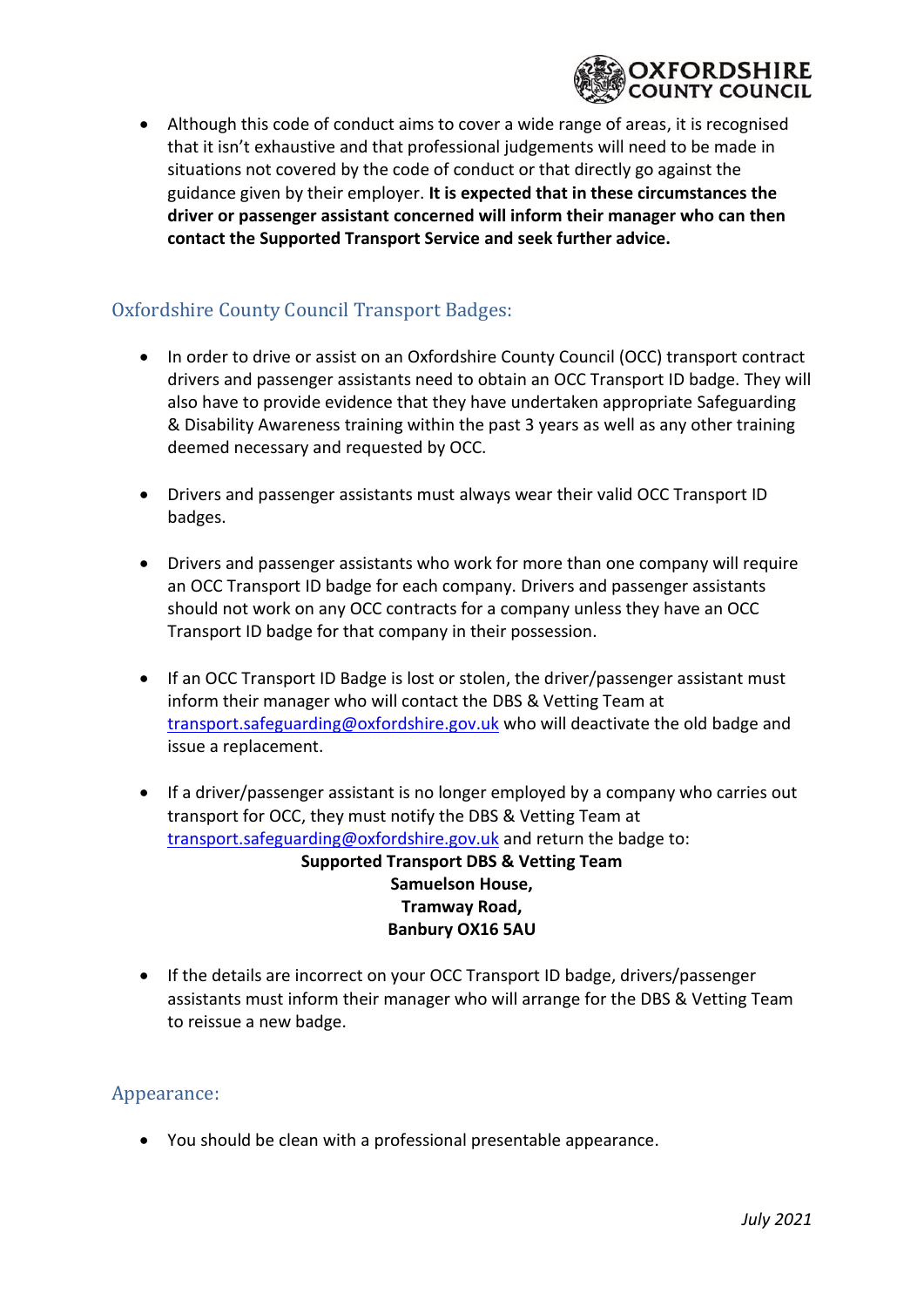

# <span id="page-3-0"></span>Picking Up and Dropping off Passengers:

- The instructions that you receive from your manager or OCC must be adhered to. In the instance that instructions cannot be adhered to, please contact your manager who will then contact the OCC Supported Transport Team for instructions.
- Arrive at the prearranged/booked pick up or drop off time and location.
- If you are running late, please inform your manager as soon as possible.
- If you get a no pickup of a passenger, please inform your manager as soon as possible who will then report this to the OCC Supported Transport Team.
- On reaching the correct destination, please ensure that the passenger is handed to a responsible adult. **Do not leave vulnerable individuals unescorted in any circumstances unless specific instruction or approval to do so has been given by OCC Supported Transport Team. You will be given any important handover instructions for vulnerable clients by your manager.**
- Please do not beep your horn. If safe and practical to do so without leaving another passenger unattended, please knock on the front door when picking up a client to make sure they know you have arrived. If you have any problems locating a passenger, call your manager who will contact the relevant OCC Supported Transport team.
- Give reasonable assistance with any loading or unloading of luggage before or after a journey.
- The Driver shall not at any time when driving the vehicle cause or permit the vehicle to be parked in a position that causes unnecessary danger or obstruction (e.g. double parked, parked at or close to a road junction).
- Drivers and passenger assistants will be helpful and polite to all individuals they come in to contact with, remaining mindful that whilst working on all OCC Transport contracts, you are ambassadors of OCC and your behaviour should remain professional at all times to reflect this.

#### <span id="page-3-1"></span>Transporting Passengers:

- Whilst driving on an OCC transport contract, you must not under any circumstances convey any unauthorised passengers.
- Do not accept any travel amendments or instructions directly from passengers. All changes to travel arrangements must be approved by the relevant Support Transport Team.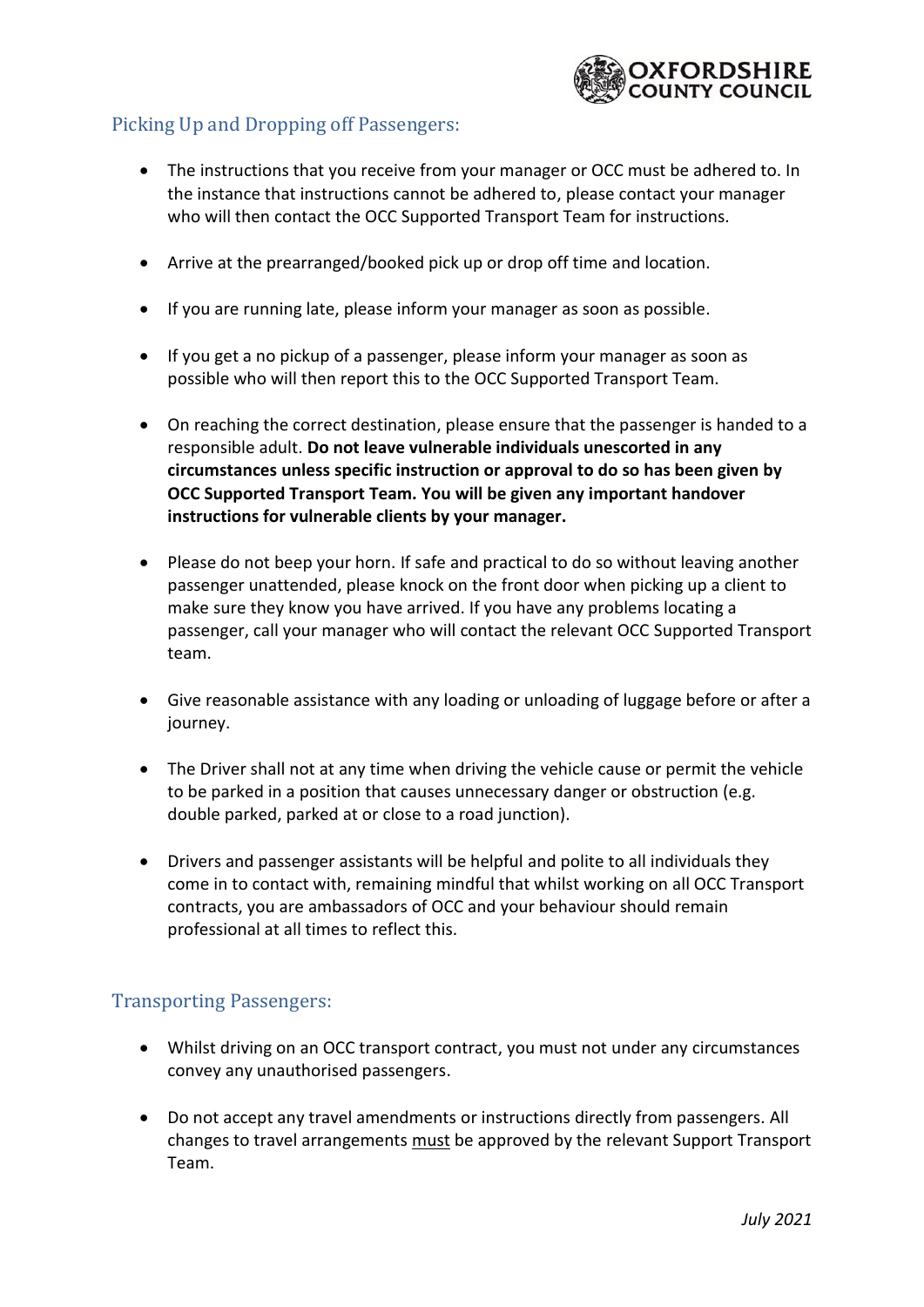

- Passengers must sit in the rear of the vehicle unless an arrangement has been made by the relevant OCC Transport team to authorise a passenger to sit in the front of the vehicle. Passenger assistants must sit amongst the passengers, not separately or in front of the vehicle.
- Do not ask the client where they are going, your controller will tell you this information.
- All seatbelts must be worn as per legislation.
- You should not make any unauthorised stops on your journey unless there is an emergency; in this instance, you should inform your manager or controller as soon as possible who will in inform the relevant OCC Supported Transport team.
- If a passenger runs away while you are transporting them, contact your controller who will contact the Supported Transport Team immediately. Child locks should be in use if available on the vehicle.
- Smoking in or around a vehicle is prohibited (this also applies to the use of ecigarettes). Do not smoke at a destination or near a destination where you are either picking up or dropping off passengers. All OCC school sites and establishments are non-smoking environments.
- Do not use a handheld mobile phone whilst transporting passengers. This is against the law. Hands free usage should be limited to transport contract related use.
- It may be necessary for an assistance dog to accompany a passenger. This will be without any additional charge unless the driver has a medical exemption certificate that allows him/her not to carry dogs for medical reasons. Drivers should make their manager aware of any such exemptions.
- It is forbidden for a driver or passenger assistant to have consumed any illegal substances or alcohol before/while driving. This is against the law.
- Be aware that some passengers with additional needs will carry a passenger passport. Where this is the case, the controller should pass on the information on the passport to you, please make sure you read and understand the information that is given to you. If you think a passenger you are transporting should have a passenger passport, please contact your controller.
- All drivers will adhere to and be aware of the highway safety code and road traffic regulations. Failure to abide by these rules could result in prosecution.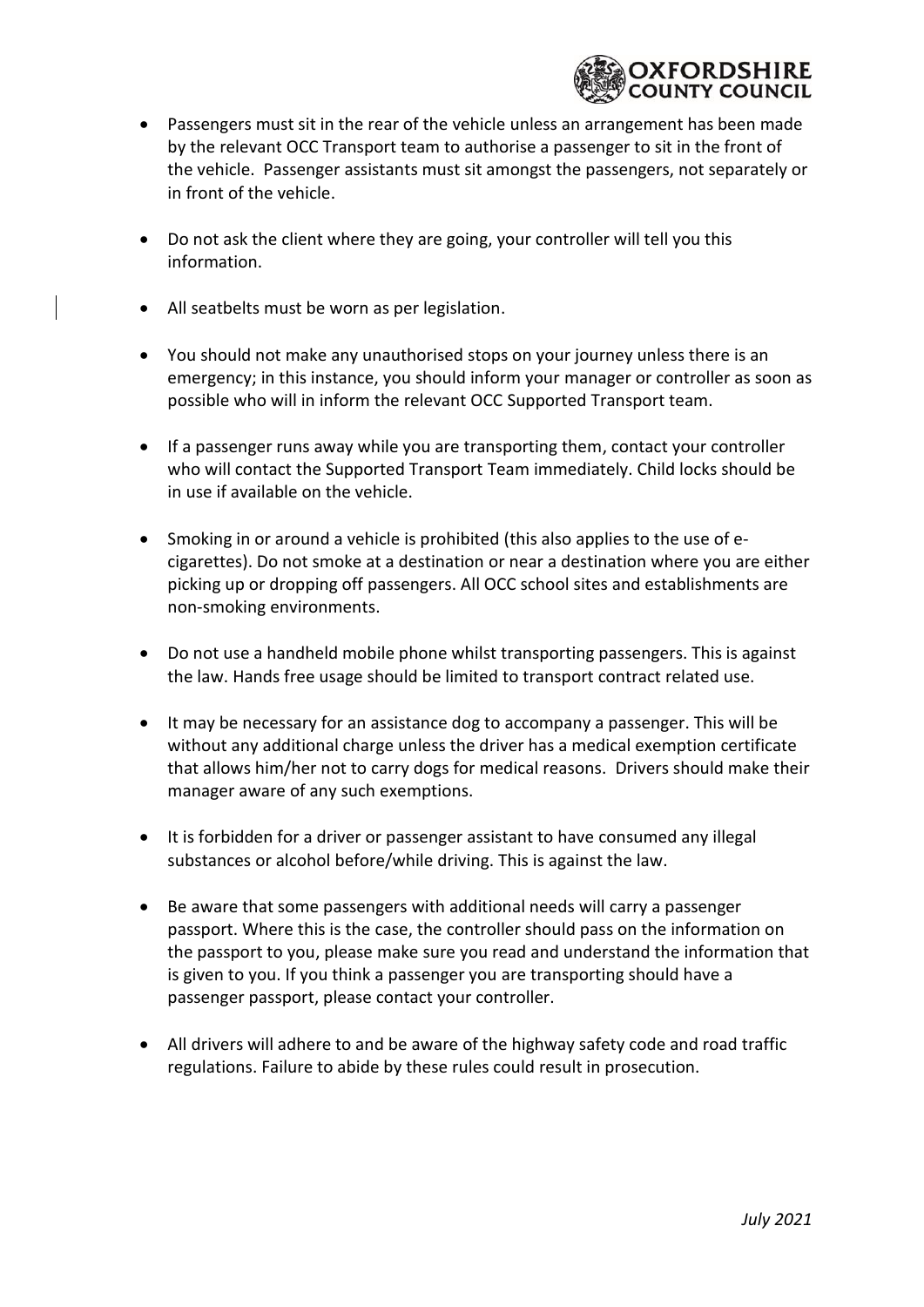

# <span id="page-5-0"></span>Behaviour with Passengers:

Drivers and passenger assistants should be clear in their communications with passengers so as to avoid any misinterpretation of motives or inappropriate behaviour. This means drivers and passenger assistants **must not:**

- Make discriminatory remarks relating to age, gender, sexuality, disability, race, religion.
- Share personal information with their passengers or request or respond to any information shared by the passenger. If a passenger shares information which causes you a concern, please inform your manager as soon as possible.
- Share/exchange telephone numbers with passengers. However, it is acceptable to share/exchange telephone numbers with parents/carers but please recognise that text messaging is not an appropriate response to an emergency situation.
- Under any circumstances, give or take details of any blogs or personal websites or use any form of electronic communication to send messages to a vulnerable passenger. This includes social networking sites such a Facebook, Twitter or any other form of electronic communication.
- Use foul or inappropriate language in front of any passenger or parent/carer of a passenger.
- Use their position of power to force or indoctrinate passengers into following a political, spiritual or religious belief. This could be seen as a form of 'radicalisation' and will be treated as a safeguarding issue. If you think a passenger, you are transporting may be showing signs of being 'radicalised' please contact the Supported Transport team.
- Take photographs of passengers even if it is at their request.
- Use any device to take photographic content on any OCC or school sites.
- Provide or receive any form of gift, no matter how small or invaluable.
- Have sexual relationships with passengers or attempt to engage in a relationship with a passenger.
- Have any form of communication with a vulnerable passenger which could be misinterpreted as sexually suggestive, this includes making sexual remarks to a passenger.
- Discuss your own sexual relationships with or in the presence of a passenger.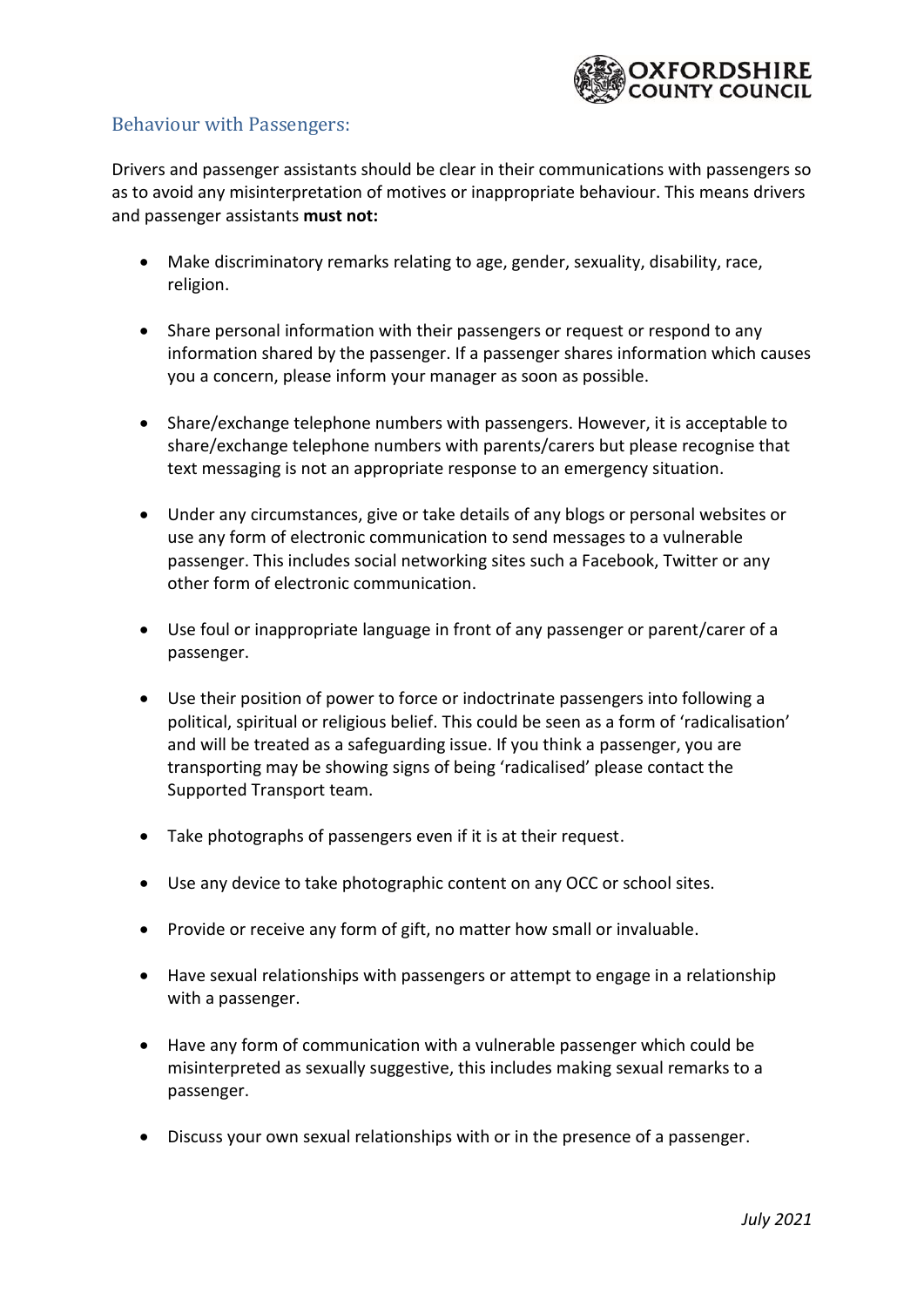

- Look after/keep safe a passenger's personal belongings (e.g. mobile phone, iPod or money).
- Keep written details/notes on the passengers you convey. If asked by school staff to keep notes please consult the Supported Transport Team immediately.
- Physical contact should be limited to assisting a passenger in and out of a vehicle if needed. Parents and school staff are responsible for assisting students to/from the vehicle so there should be no routine requirement for hand holding. However, it is recognised that there may be other rare circumstances where physical contact will need to be used (e.g. to stop a passenger running away or hurting themselves) to reduce the risk of harm to a vulnerable passenger. The driver/passenger assistant is expected to exercise professional judgement in these situations and be prepared to explain if necessary, why physical contact was used.

# <span id="page-6-0"></span>Confidentiality:

Drivers and passenger assistants will have access to confidential information about passengers they convey through verbal communication with their manager or written documents e.g. passenger passports. Any details or documents driver and passenger assistants are provided with must be kept confidential at all times. This means that drivers and passenger assistants **must:**

- Be clear about what information can be shared and in what circumstances it is appropriate to do so, in line with 'General Data Protection Regulations 2018.
- Treat information they receive about passengers in a discreet and confidential manner.
- Not promise to keep secrets for passengers or ask the passengers to keep secrets under any circumstances. If a passenger shares information like this, please inform your manager as soon as possible.
- Pass on any concerns regarding allegations of abuse of passengers to their manager without delay.
- **Never** use any information you receive about a passenger to intimidate, humiliate or embarrass the passenger involved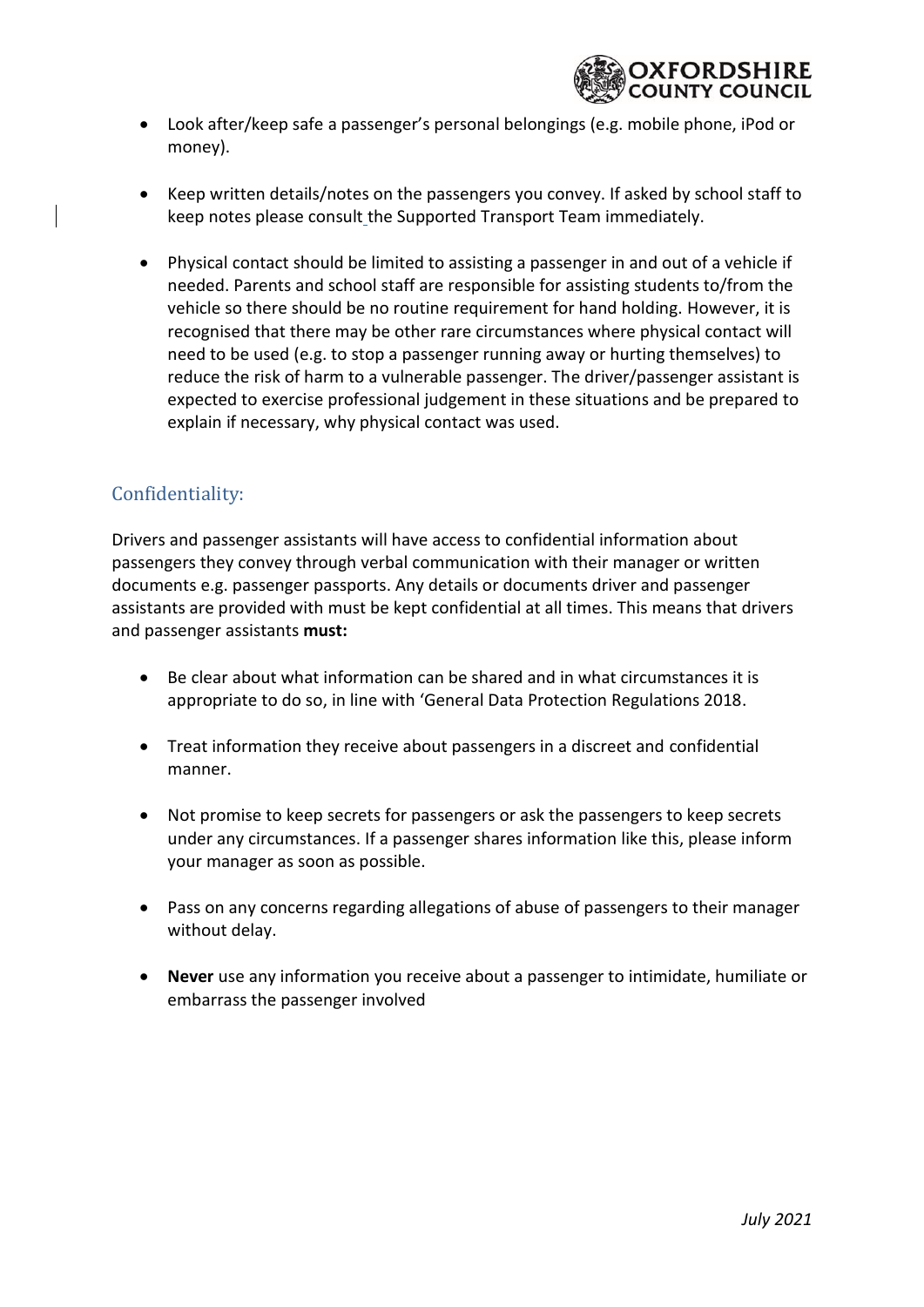

# <span id="page-7-0"></span>**Useful Contact Numbers if a driver/passenger assistant has any concerns about a passenger:**

If any driver/passenger assistant has a concern about the child or vulnerable adult being at risk of any form of abuse they must act on this. Either inform your manager or OCC's Supported Transport Team/ District Council if appropriate or contact one of the following:

| To report specific concerns about the abuse or neglect of<br>an adult, call Social and Health Care                                                                                               | 0345 050 7666           |
|--------------------------------------------------------------------------------------------------------------------------------------------------------------------------------------------------|-------------------------|
| If you are worried that your manager or any other<br>professional (e.g. teacher) may be abusing a child, call the<br>Local Authority Designated Officer for Child Protection<br>(LADO)           | 01865 810603            |
| If you are concerned that a child may be being abused by<br>someone other than your manager or another professional<br>(e.g. parent). Please contact the Multi-Agency Safeguarding<br>Hub (MASH) | 0345 050 7666           |
| To discuss general safeguarding concerns for the particular<br>attention of OCC's Supported Transport team call                                                                                  | 01865 323500            |
| Or:                                                                                                                                                                                              |                         |
| <b>Transport Quality Monitoring Team</b>                                                                                                                                                         | qmcc@oxfordshire.gov.uk |
| If there is an <b>urgent risk</b> call                                                                                                                                                           | 999                     |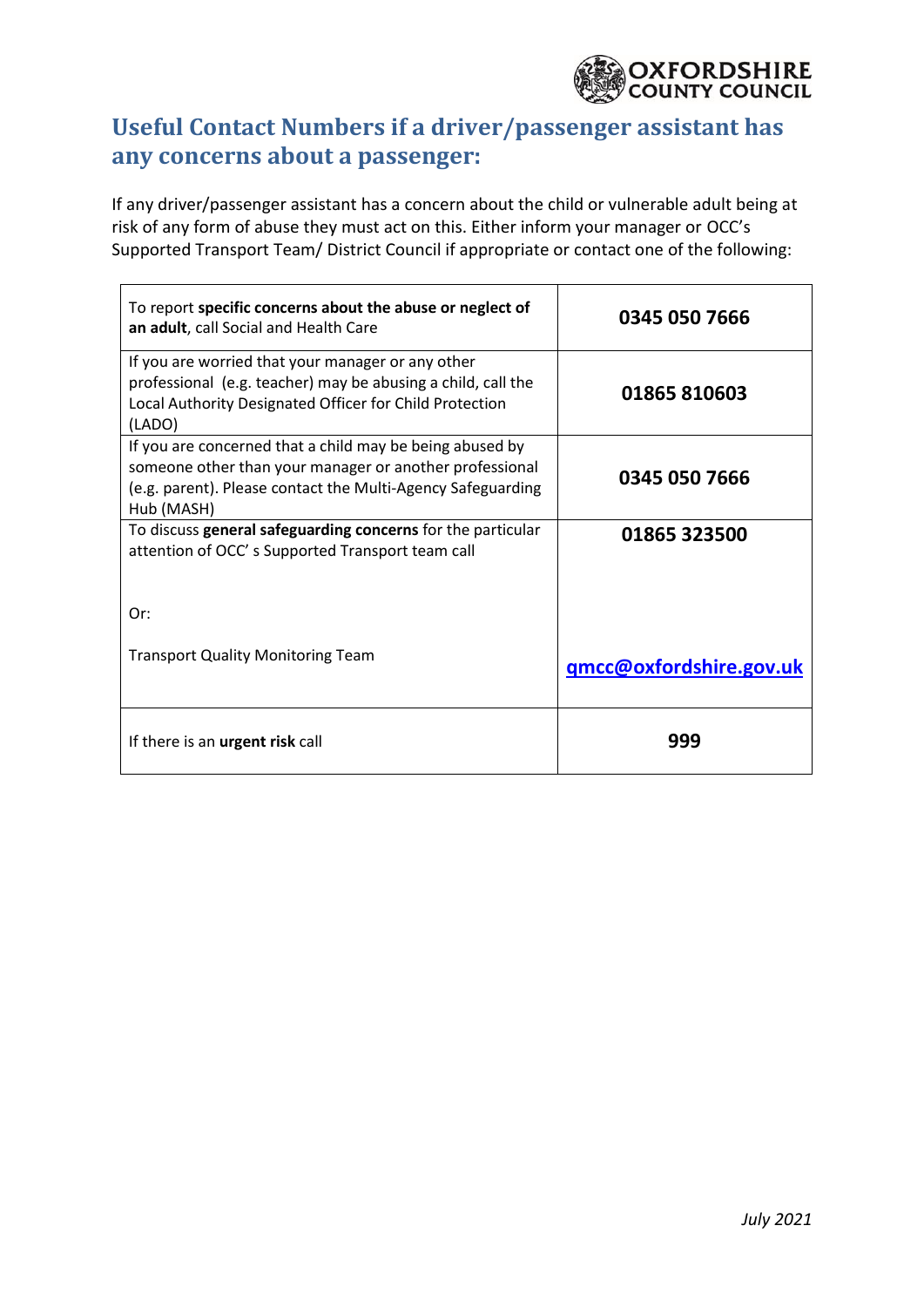

# <span id="page-8-0"></span>**Coach Driver Code of Conduct**

#### <span id="page-8-1"></span>Coach Drivers must:

- **Read the code of conduct; failure to abide by it may result in cancellation of the driver's OCC Transport ID badge and authorisation to work on Oxfordshire County Council (OCC) transport contracts.**
- **Acknowledge that any information regarding an incident or specific driver may be shared with other organisations where deemed appropriate.**

### <span id="page-8-2"></span>Approved Transport providers must:

- Read the code of conduct to ensure an understanding of what is expected of coach drivers.
- Ensure that these guidelines are read and understood by all coach drivers working on Oxfordshire County Council transport contracts.
- Contact Supported Transport if there are any new staff you have employed or any staff that have left and respond to any requests for this information in a timely manner.
- **Note that failure to abide by the Code of Conduct will result in removal of OCC transport contracts.**
- **Acknowledge that any information regarding an incident or specific driver will be shared with other organisations where deemed appropriate.**

#### <span id="page-8-3"></span>Purpose of code of conduct:

- All adults who come into contact with children and vulnerable adults in their work have a duty of care to safeguard those children and vulnerable adults. As with other occupations, coach drivers working with vulnerable people are expected to show high standards of behaviour.
- This code of conduct has been written to explain how drivers are expected to behave in order to safeguard themselves and the passengers they are transporting on OCC transport contracts. The code of conduct is not a job description or a replacement of the job requirements which should be set out by a coach driver's employer.
- Although this code of conduct aims to cover a wide range of areas, it is recognised that it isn't exhaustive and that professional judgements will need to be made in situations not covered by the code of conduct or that directly go against the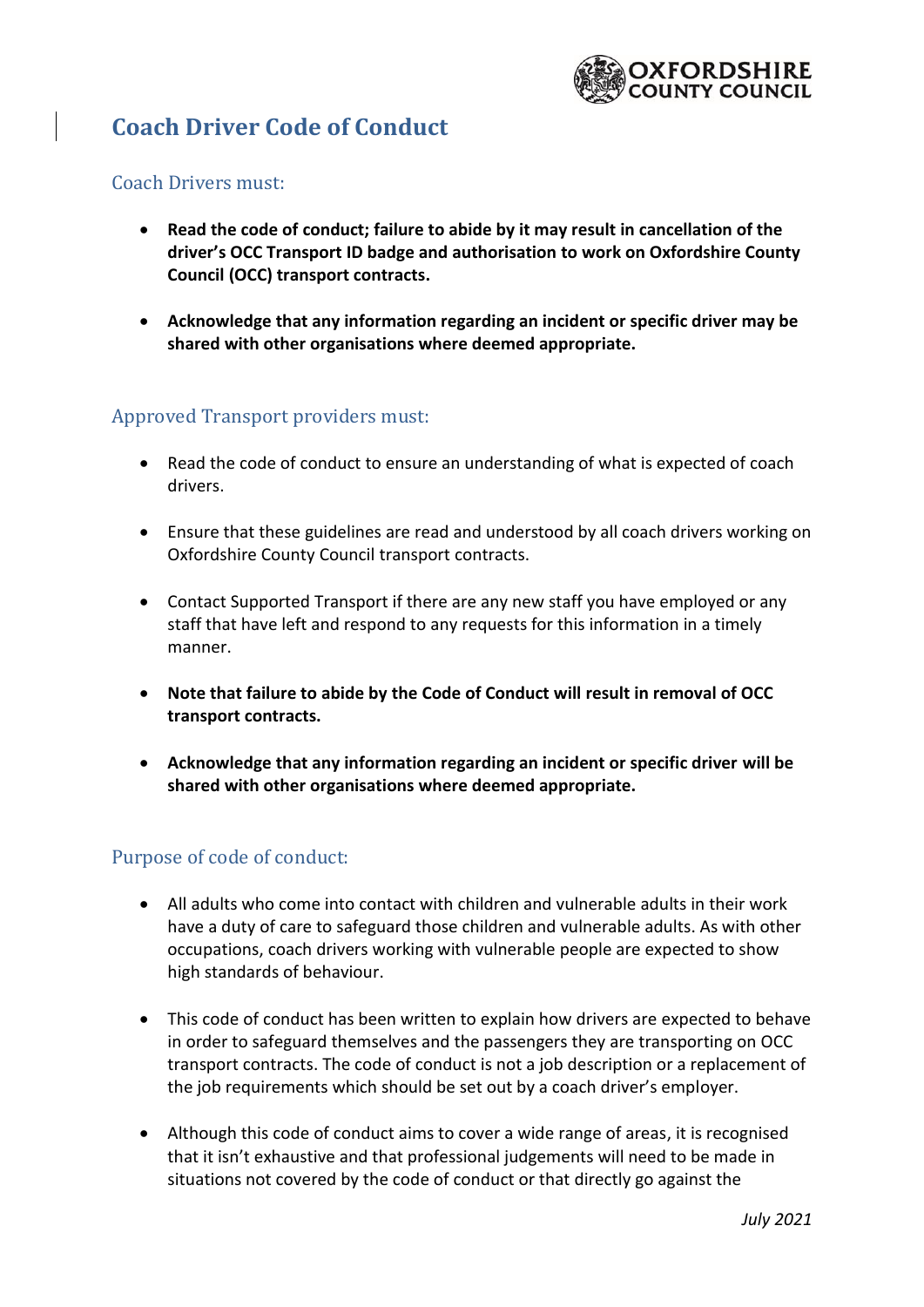

guidance given by their employer. **It is expected that in these circumstances coach drivers will inform their manager who can then contact the Supported Transport Service and seek further advice.**

# <span id="page-9-0"></span>Oxfordshire County Council Badges:

- In order to drive on an Oxfordshire County Council (OCC) transport contract, coach drivers need to obtain an OCC Transport ID badge. They will also have to provide evidence that they have undertaken appropriate Safeguarding & Disability Awareness training within the past 3 years as well as any other training deemed necessary and requested by OCC.
- Drivers must always wear their valid OCC Transport ID badges.
- Coach drivers who work for more than one company will require an OCC Transport ID badge for each company. Drivers should not work on any OCC contracts for a company unless they have an OCC Transport ID badge for that company in their possession.
- If an OCC Transport ID Badge is lost or stolen, the driver must inform their manager who will contact the DBS & Vetting Team at [transport.safeguarding@oxfordshire.gov.uk](mailto:transport.safeguarding@oxfordshire.gov.uk) who will deactivate the old badge and issue a replacement.
- If a coach driver is no longer employed by a company who carries out transport for OCC, they must notify the DBS & Vetting Team at [transport.safeguarding@oxfordshire.gov.uk](mailto:transport.safeguarding@oxfordshire.gov.uk) and return the badge to: **Supported Transport DBS & Vetting Team**

### **Samuelson House, Tramway Road, Banbury OX16 5AU**

• If the details are incorrect on your OCC Transport ID badge, drivers must inform their manager who will arrange for the DBS & Vetting Team to reissue a new badge.

#### <span id="page-9-1"></span>Appearance:

• You should be clean with presentable appearance.

# <span id="page-9-2"></span>Picking Up and Dropping off Passengers:

• The instructions that you receive from your manager or OCC must be adhered to. In the instance that instructions cannot be adhered to, please contact your manager who will then contact the OCC Supported Transport Team for instructions.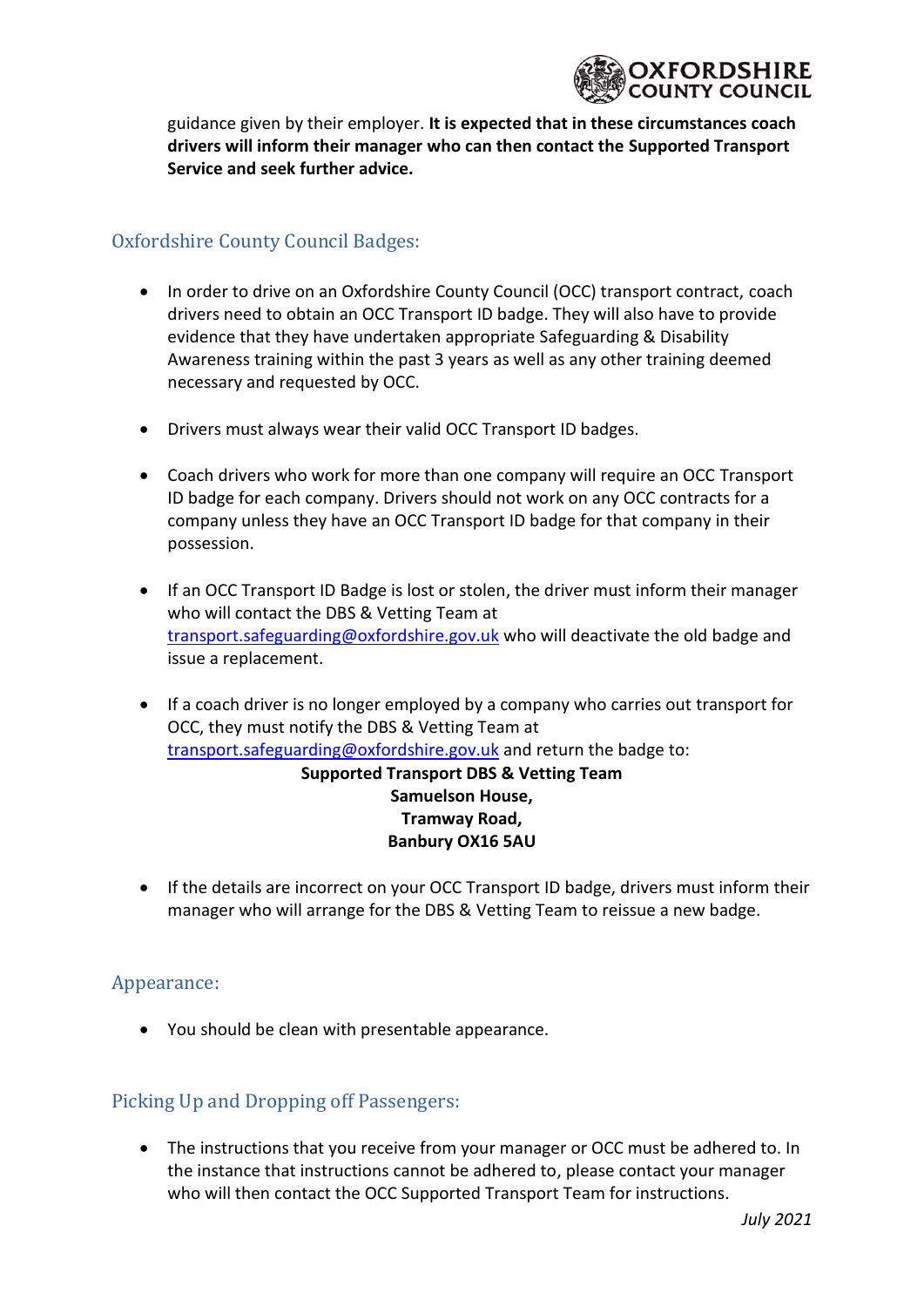

- Arrive at the pickup or drop off point at the correct time.
- If you are running late, please inform your manager as soon as possible.
- If a child attempts to board the bus without their bus pass in the morning journey, they **must** be transported to school. In the situation where this isn't possible, and the bus is already full you must contact your manager who will contact Supported Transport immediately. This policy should also be practiced for the afternoon journeys as far as possible. If a child who travels on your bus repeatedly does not have their bus pass, please inform the school and Supported Transport Team who will be able to take further action.
- On reaching the correct destination, please ensure that the passenger is handed over to a responsible adult. **Do not leave vulnerable individuals unescorted in any circumstances unless specific instruction or approval to do so has been given by OCC Supported Transport Team.** If there is no responsible adult, the child should remain on a vehicle while the driver completes the rest of their journey. The driver should then return to the stop where the child was meant to be collected. If the parent/guardian still isn't there to collect the child, the driver should inform their manager who will ring Supported Transport Team; the driver will then receive instruction on how to proceed.
- If a driver thinks a primary school child has got off the bus without a responsible adult there to collect them, they should contact their manager who will contact the Supported Transport Team immediately.
- Give reasonable assistance with any loading or unloading of luggage before or after a journey.
- The Driver shall not at any time when driving the vehicle cause or permit the vehicle to be parked in a position that causes unnecessary danger or obstruction (e.g. double parked, parked at or close to a road junction).
- Drivers will be helpful and polite to all individuals they come in to contact with, remaining mindful that whilst working on all OCC Transport contracts, you are ambassadors of OCC and your behaviour should remain professional at all times to reflect this.

#### <span id="page-10-0"></span>Transporting the Passengers:

• Whilst driving on an OCC transport contract, you must not convey any unauthorised passengers under any circumstances.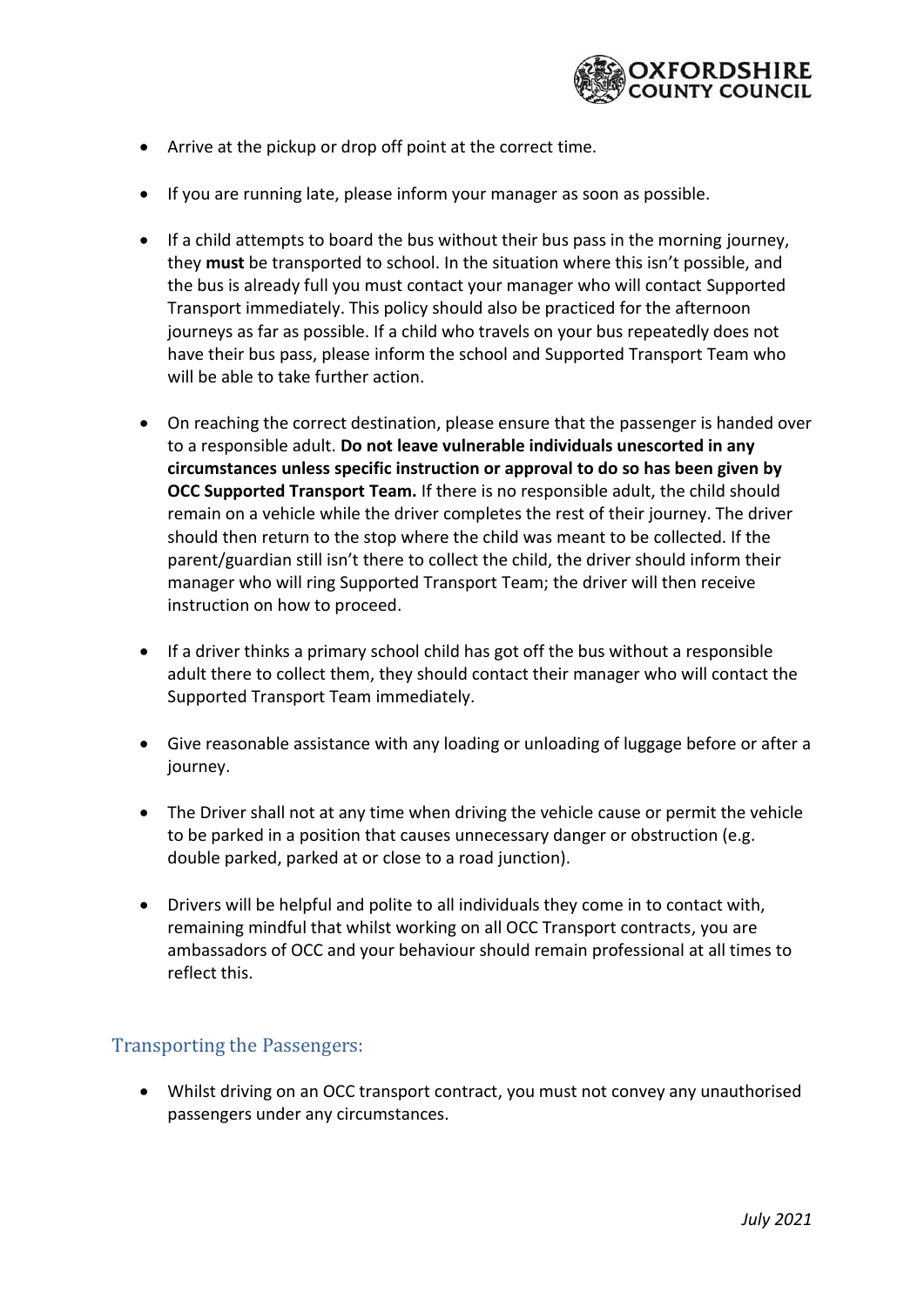

- Do not accept any travel amendments or instructions directly from passengers. All changes to travel arrangements must be approved by the relevant Support Transport Team first.
- All seatbelts must be worn as per legislation.
- You should not make any unauthorised stops on your journey unless there is an emergency; in this instance, you should inform your manager or controller as soon as possible who will inform the relevant OCC Supported Transport Team.
- If a passenger runs away while you are transporting them, contact your manager who will contact the Supported Transport team immediately.
- If your vehicle breaks down whilst transporting children, ask the children to remain on the bus (unless there is an immediate risk e.g. fire) until the next course of action is agreed with your manager. If a child does not remain on the bus and walks off, inform your manager who will inform the Supported Transport Team immediately.
- Smoking in or around a vehicle is prohibited (this also applies to the use of ecigarettes). Do not smoke at a destination or near a destination where you are either picking up or dropping off passengers. All OCC school sites and establishments are non-smoking environments.
- Do not use a handheld mobile phone whilst transporting passengers. This is against the law. Hands free usage should be limited to transport contract related use.
- It is forbidden for a coach driver to be in possession of or have consumed any illegal substances or alcohol before/while driving. This is against the law.
- Be aware some passengers with additional needs will carry a passenger passport. Where this is the case, the controller should have pass on the information on the passport to you. Please make sure you read and understand the information that is given to you. If you think a passenger you transport should have a passenger passport, please contact your controller.
- All drivers will adhere to and be aware of the highway safety code and road traffic regulations. Failure to abide by these rules could result in prosecution.

# <span id="page-11-0"></span>Behaviour with Passengers:

Coach drivers should be clear in their communications with passengers so as to avoid any misinterpretation of motives or inappropriate behaviour. This means drivers **must not:**

• Make discriminatory remarks relating to age, gender, sexuality, disability, race, religion.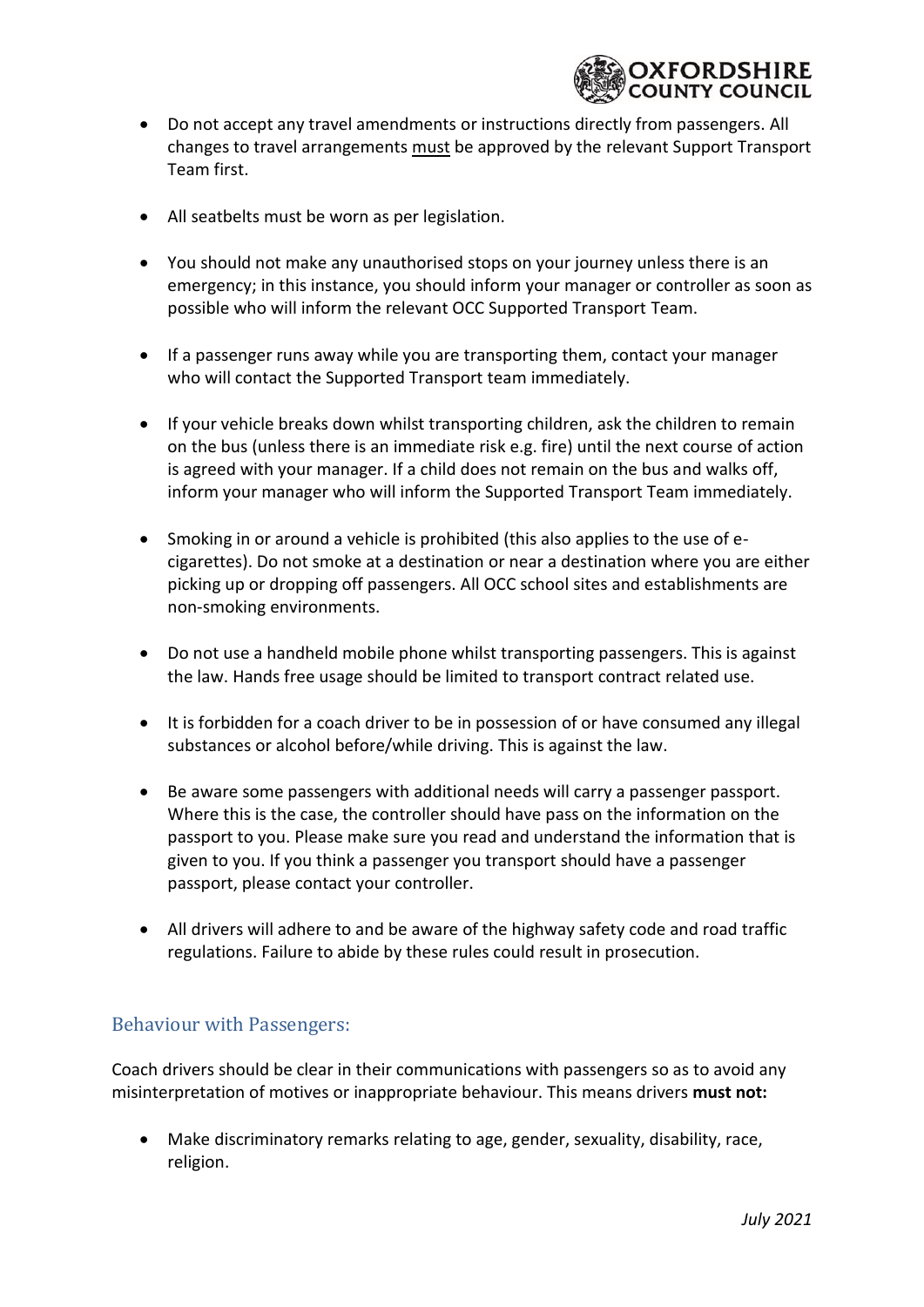

- Share personal information with their passengers or request or respond to any information shared by the passenger. If a passenger shares information which causes you concern, please inform your manager as soon as possible.
- Share/exchange telephone numbers with passengers. However, it is acceptable to share/exchange telephone numbers with parents/carers but please recognise that text messaging is not an appropriate response to an emergency situation.
- Under any circumstances give or take details of any blogs or personal websites or use any form of electronic communication to send messages to a vulnerable passenger. This includes social networking sites such a Facebook, Twitter or any other form of electronic communication.
- Use foul or inappropriate language in front of any passenger or parent of a passenger.
- Use their position of power to force or indoctrinate passengers into following a political, spiritual or religious belief. This could be seen as a form of 'radicalisation' and will be treated as a safeguarding issue. If you think a passenger, you are transporting may be showing signs of being 'radicalised' please contact the Supported Transport team.
- Take photographs of passengers even if it is at their request.
- Use any device to take photographic content on any OCC or school sites.
- Provide or receive any form of gift, no matter how small or invaluable.
- Have sexual relationships with passengers or attempt to engage in a relationship with a passenger.
- Have any form of communication with a vulnerable passenger which could be misinterpreted as sexually suggestive, this includes making sexual remarks to a passenger.
- Discuss your own sexual relationships with or in the presence of a passenger.
- Look after/keep safe a passenger's personal belongings (e.g. mobile phone, iPod or money).
- Keep written details/notes on the passengers you convey. If asked by school staff to keep notes please consult with Supported Transport immediately.
- Physical contact should be limited to assisting a passenger in and out of a vehicle if needed. Parents and school staff are responsible for assisting students to/from the vehicle so there should be no routine requirement for hand holding. However, it is recognised that there may be other rare circumstances where physical contact will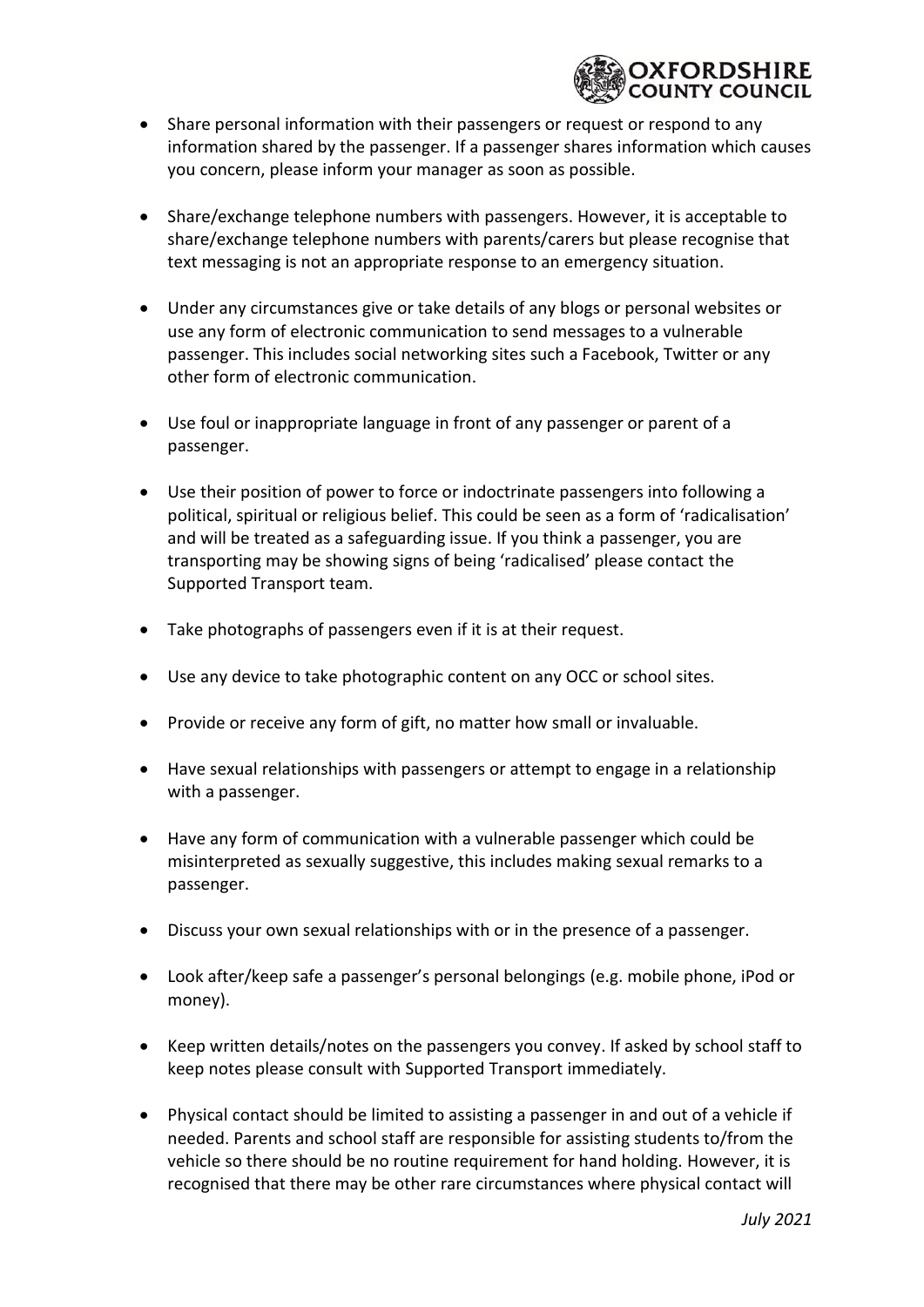

need to be used (e.g. to stop a passenger running away or hurting themselves) to reduce the risk of harm to a vulnerable passenger. The driver/passenger assistant is expected to exercise professional judgement in these situations and be prepared to explain if necessary, why physical contact was used.

• If a child is misbehaving on the bus (e.g. bad language, violent behaviour) contact the school and the Transport Quality Monitoring team. Do not attempt to punish or sanction the student(s) in question yourself.

# <span id="page-13-0"></span>Confidentiality:

Coach drivers may have access to confidential information about passengers they transport through verbal communication with their controller/manager or written documents e.g. passenger passports. Any details or documents drivers are provided with must be kept confidential at all times. This means that coach drivers **must:**

- Be clear about what information can be shared and in what circumstances it is appropriate to do so, in line with 'General Data Protection Regulations 2018.
- Treat information they receive about passengers in a discreet and confidential manner.
- Not promise to keep secrets to passengers or ask the passengers to keep secrets under any circumstances. If a passenger shares information like this, please inform your manager as soon as possible.
- Pass on any concerns regarding allegations of abuse of passengers to their manager without delay.
- **Never** use any information you receive about a passenger to intimidate, humiliate or embarrass the passenger involved.